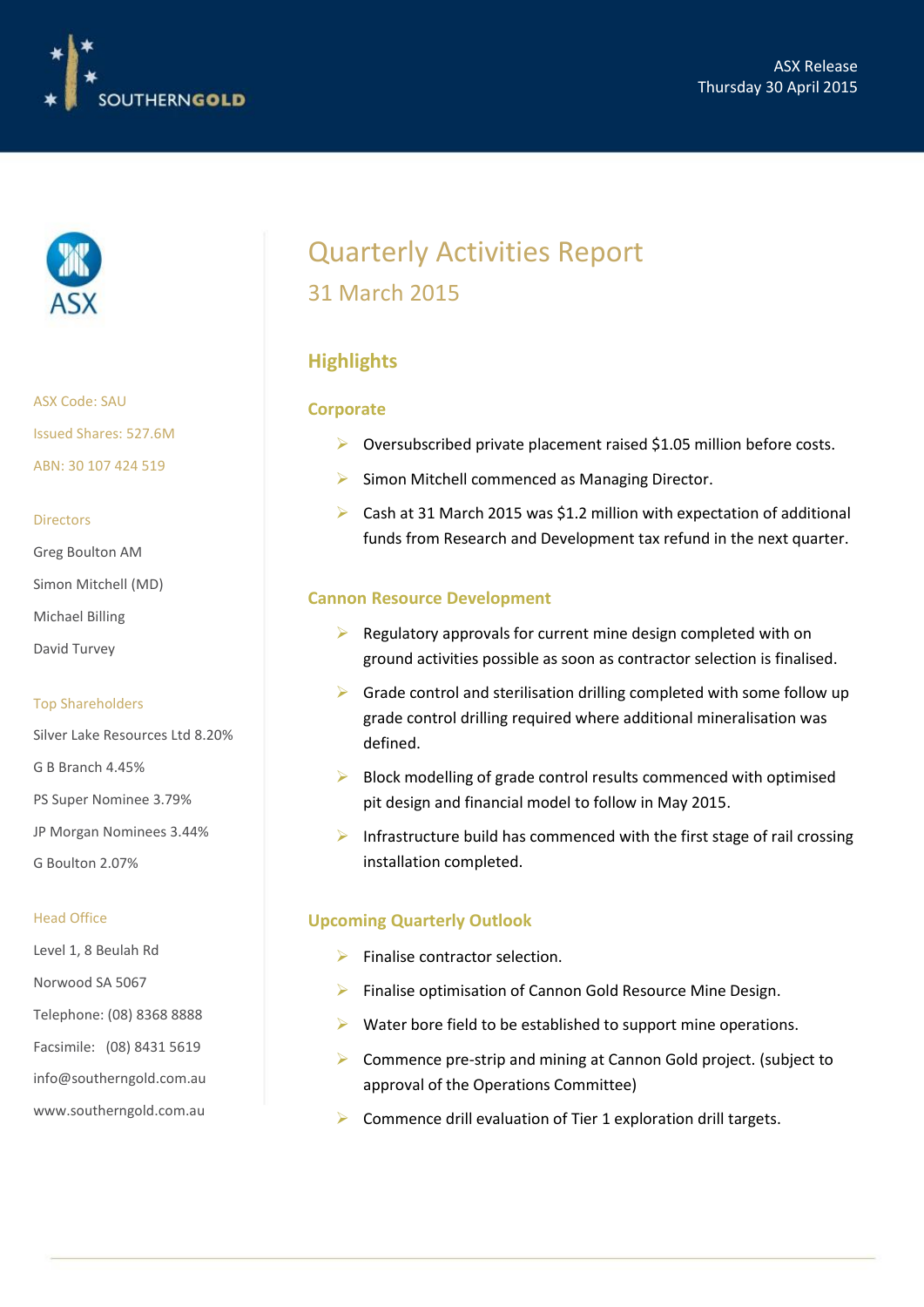

Significant progress was achieved during the March quarter in progressing Southern Gold's ("the Company, "SAU") flagship Cannon Project towards the commencement of production.

Cannon is currently under co-development with Metals X Ltd ("Metals X", ASX Code "MLX") in the Kalgoorlie region of Western Australia. Metals X has been engaged to finance and operate the project under the recently executed Mine Finance and Profit Share Agreement (see ASX release 11 November 2014).

#### PRE-DEVELOPMENT ACTIVITIES

#### Permitting and Schedule

Recent significant progress of permitting the Cannon Project in readiness for commencement of mining in 2015 has culminated in receipt of approvals for the Mining Proposal, Closure Plan and Vegetation Clearing Permit. In addition to these mining-related approvals, Miscellaneous Licence L25/43 has also been granted which will enable vehicles and equipment to access the site in support of mining operations. *The recent receipt of these approvals and the grant of L25/43 means that the project is now fully permitted and can now move to on-ground activities as soon as contractor selection and the revised financial model for the operation are finalised.*

| <b>ACTIVITY</b>                       | <b>FINALISED</b> | <b>JAN</b> | <b>FEB</b> | <b>MAR</b> | <b>APR</b> | <b>MAY</b> | <b>JUN</b> | <b>JUL</b> |
|---------------------------------------|------------------|------------|------------|------------|------------|------------|------------|------------|
| <b>Project Funding</b>                | ✓                |            |            |            |            |            |            |            |
| <b>Permitting</b>                     |                  |            |            |            |            |            |            |            |
| - Project Management Plan             |                  |            |            |            |            |            |            |            |
| - Miscellaneous Licence (L25/38)      |                  |            |            |            |            |            |            |            |
| - Mining Proposal                     |                  |            |            |            |            |            |            |            |
| - Environmental Management Plan       |                  |            |            |            |            |            |            |            |
| - Closure Plan                        |                  |            |            |            |            |            |            |            |
| - Vegetation Clearing Permit (L25/43) |                  |            |            |            |            |            |            |            |
| - Miscellaneous Licence (L25/48)      |                  |            |            |            |            |            |            |            |
| - Vegetation Clearing Permit (L25/48) |                  |            |            |            |            |            |            |            |
| <b>Pre-Development</b>                |                  |            |            |            |            |            |            |            |
| - Grade Control Drilling              |                  |            |            |            |            |            |            |            |
| - Sterilisation Drilling              |                  |            |            |            |            |            |            |            |
| - Follow up Grade Control Drilling    |                  |            |            |            |            |            |            |            |
| - PFS and Mine Design optimised       |                  |            |            |            |            |            |            |            |
| - Mining Proposal Variation           |                  |            |            |            |            |            |            |            |
| - Project Management Plan Variation   |                  |            |            |            |            |            |            |            |
| - Haul Road construction              |                  |            |            |            |            |            |            |            |
| - Railway crossing construction       |                  |            |            |            |            |            |            |            |
| - Pre-strip/Mining commence           |                  |            |            |            |            |            |            |            |

#### **Table 1: Revised Pre-Development/Permitting Schedule\***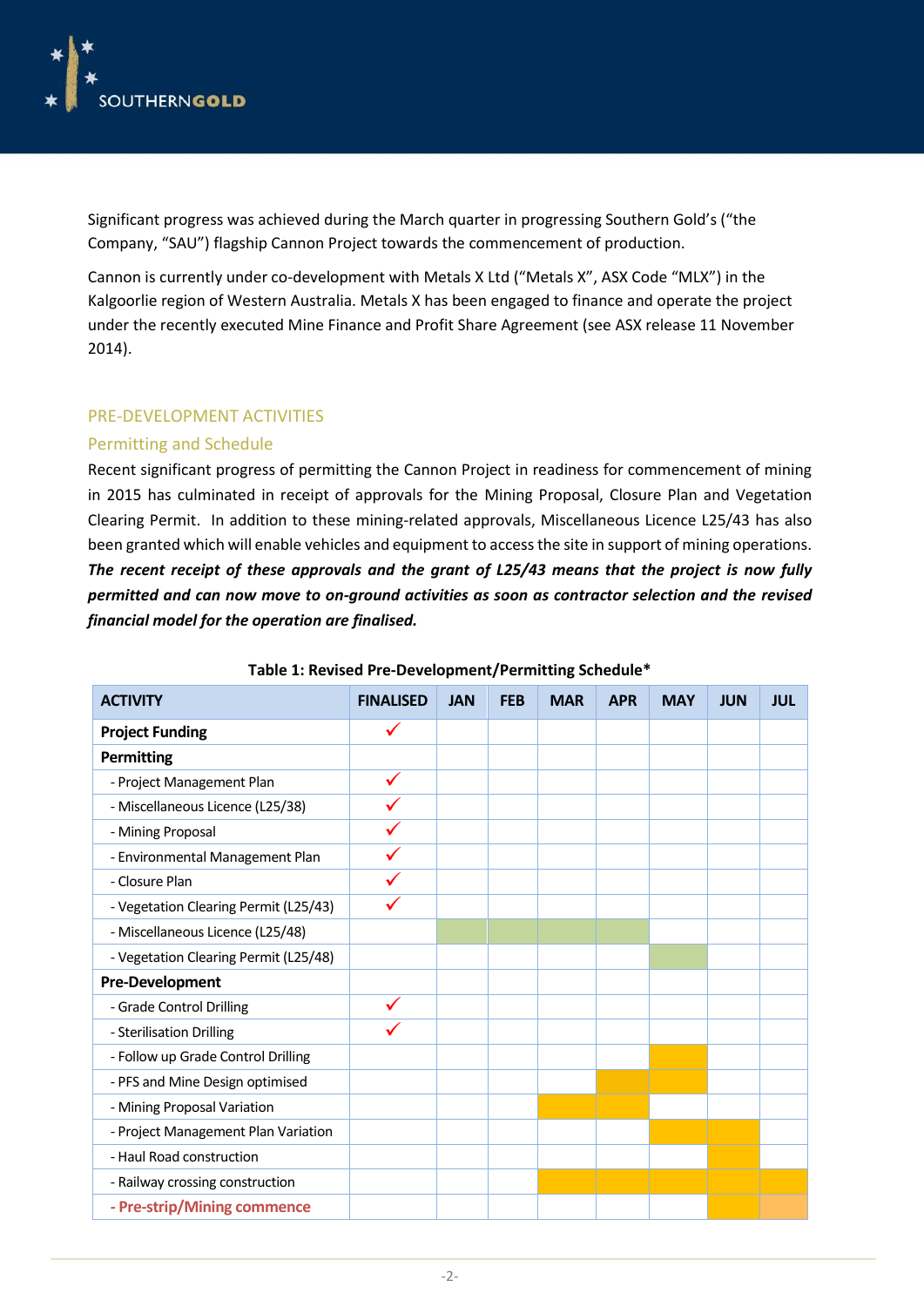

Two additional miscellaneous licences have also been applied for (L25/50 and L25/51) to enable a bore field to be developed (Figure 1). The bore field is part of a risk management strategy in the event that the open pit and surface sources fail to supply sufficient water for dust suppression purposes.

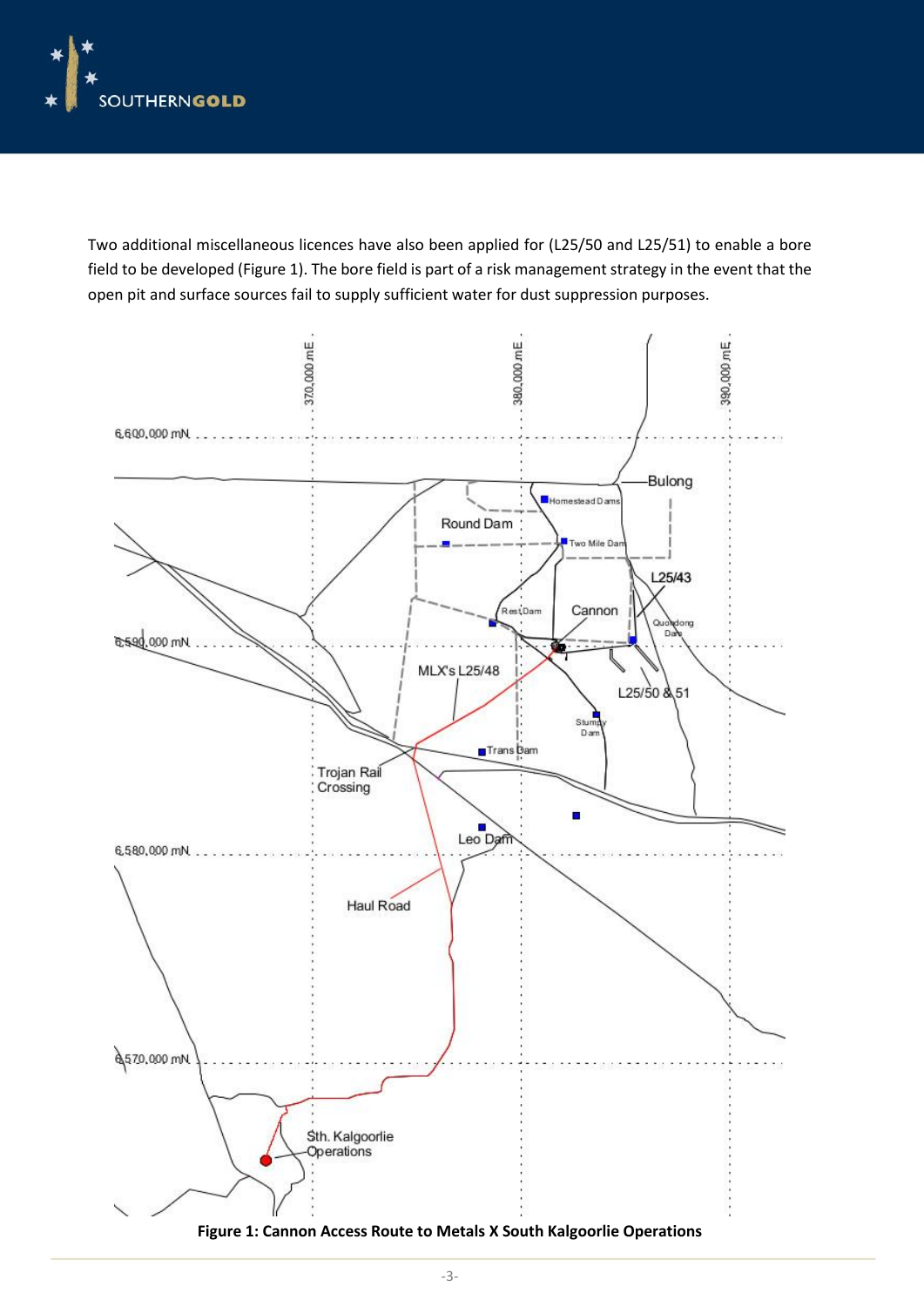

### Drilling

Grade control (2,848m) and sterilisation drilling (3,809m) was completed early in the quarter with significant near surface results obtained (ASX release 10 March 2015 for details). Key results from the grade control drilling programme included:

- Good correlation with the overall geometry of the mineralisation envelopes (within the limits of drilling) as reported in the current resource estimate of 812,200 t @ 3.9g/t Au containing 100,400oz Au. (see ASX announcement 29 January 2013);
- A more substantial zone of mineralisation has been defined in the eastern most part of the deposit, with wide, relatively high grade intersections indicating a more extensive development of gold mineralisation in the eastern footwall lode; (for example 12m  $\omega$  10.77g/t Au, including 2m  $\omega$ 59.93g/t Au in hole CACG042);
- Drilling on the southernmost line (6589995mN) indicates that mineralisation extends further to the south than previously modelled, and
- Although some local variations to the resource model are evident, the broad structural interpretation of the deposit appears to be confirmed as several westerly dipping mineralised lenses of variable width.

| <b>Drillhole</b><br>ID | MGA E<br>mE | MGA N<br>mN | <b>Hole Depth</b><br>(m) | From<br>(m) | <b>Interval</b><br>(m) | Grade<br>(g/t Au) |
|------------------------|-------------|-------------|--------------------------|-------------|------------------------|-------------------|
| CAGC007                | 381680      | 6590005     | 24                       | 8           | 10                     | 6.75              |
|                        |             |             | including                | 12          | 5                      | 10.24             |
| CAGC008                | 381690      | 6590005     | 15                       | 0           | 9                      | 3.7               |
|                        |             |             | including                | 3           | 5                      | 6.06              |
| CAGC039                | 381650      | 6590045     | 30                       | 16          | 5                      | 12.33             |
| CAGC040                | 381670      | 6590045     | 35                       | 23          | 12                     | 1.18              |
|                        |             |             | including                | 23          | 3                      | 1.97              |
| CAGC042                | 381680      | 6590045     | 30                       | 15          | 12                     | 10.77             |
|                        |             |             | including                | 22          | $\overline{2}$         | 59.93             |
| CAGC043                | 381700      | 6590045     | 20                       | 8           | 10                     | 1.04              |
| CAGC080                | 381664      | 6590090     | 20                       | 15          | 4                      | 7.71              |
| CAGC081                | 381675      | 6590090     | 6                        | 5           | $\mathbf{1}$           | 2.42              |
| CAGC082                | 381705      | 6590090     | 24                       | 16          | 8                      | 2.75              |
|                        |             |             | including                | 19          | 5                      | 3.98              |
| CAGC083                | 381716      | 6590090     | 24                       | 5           | 17                     | 4.71              |
|                        |             |             | including                | 8           | 5                      | 12                |

**Table 2: Example Grade Control Intercepts (see Figures 1 as an example)**

The sterilisation drilling covered the intended surface area of the waste dump to the east of the Cannon pit. No significant results were obtained and the area is now confirmed as a suitable site.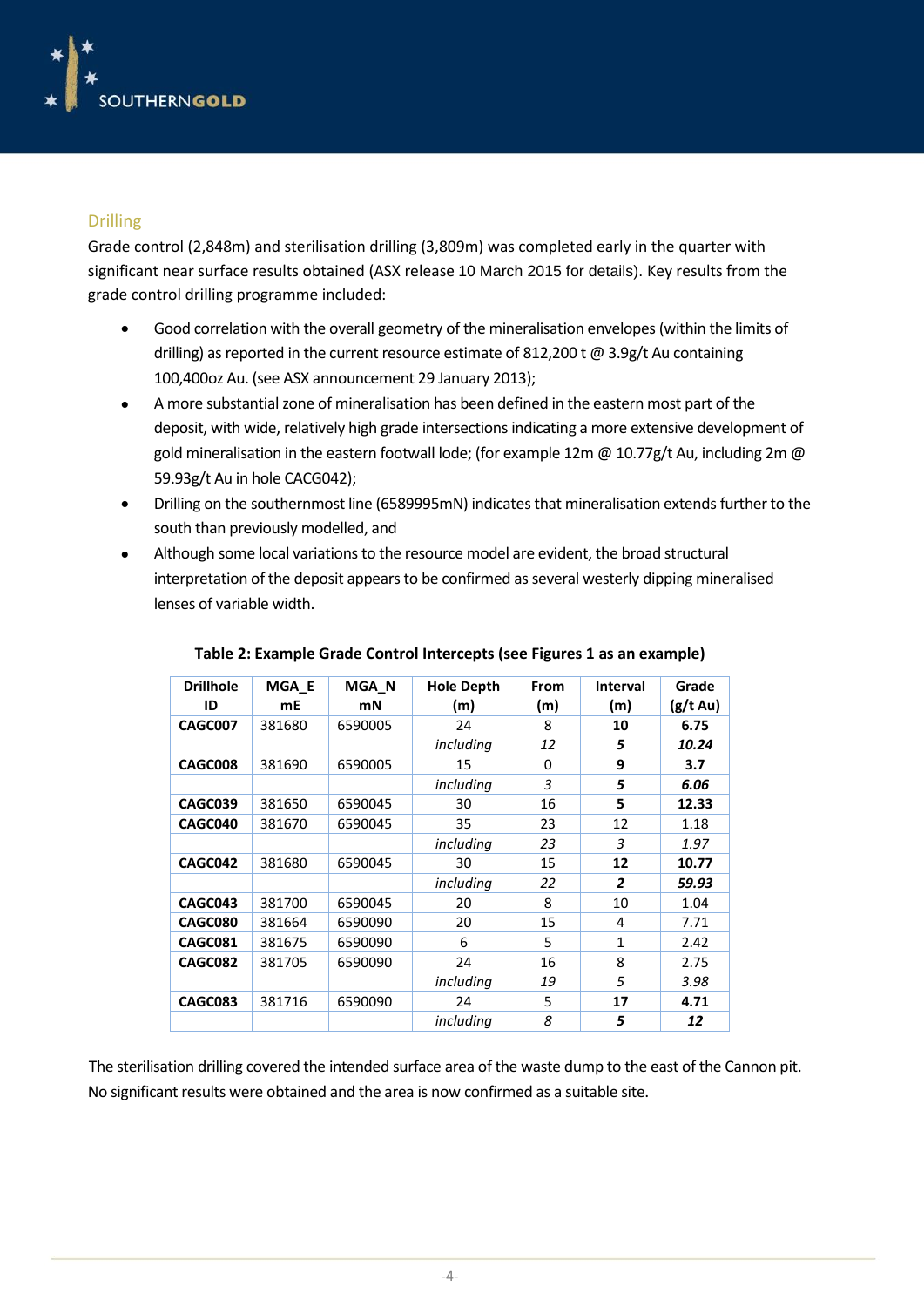



**Figure 2: Example Grade Control Section – 6590045mN**

#### Other Activities

Significant progress has been achieved with a number of activities in support of commencing mining at Cannon. This work has been undertaken by Metals X and includes:

- Commencing the remodelling of the near-surface portion of the Cannon resource utilising the grade control data;
- Engaging Australian Rail and Track Corporation (ARTC) to install a fully automated rail crossing at Trojan ca. 8.5km to the southwest of Cannon. (Figure 1);
- Completion of heritage and flora surveys in relation to the permitting of miscellaneous licence L25/48, which will link the Cannon mine to the Trojan rail crossing;
- Short-listing potential contractors for the provision of mining, blasting and haulage services to the mine, and
- Submission of a revised Project Management Plan to the Department of Minerals and Petroleum due to changes to the final mine design (Figure 3).

#### Upcoming Cannon Project Work Programs

In conjunction with Metals X, the Southern Gold team is now focused on:

- Finalising the pit optimisation, mine design and financial model;
- Engaging mining, drill and blast and haulage contractors;
- Follow up grade control drilling designed to close off mineralisation defined in the pit shell;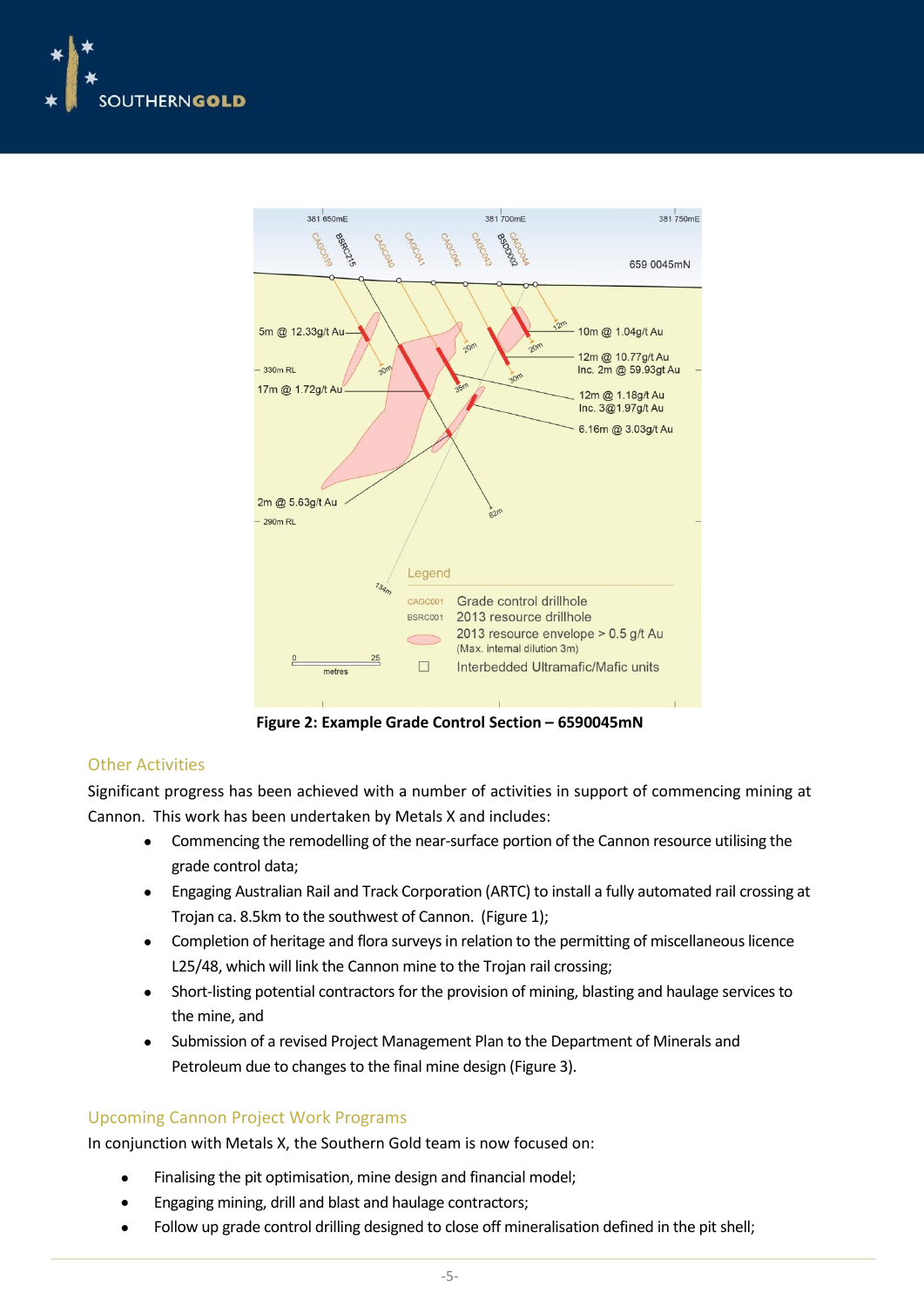

- Completion of access agreements and permitting variations in relation to an alternative haul route;
- Finalise installation of railway signalling infrastructure at Trojan;
- Finalise contractor selection for the mining activities;
- Construction of light and heavy vehicle access, and
- Undertaking preliminary water bore field works.



#### Exploration

A detailed re-assessment of the potential for targets such as Arsenal, Tooting Bec and Railway South was undertaken with drill programmes designed and Programmes of Work lodged with the DMP. The Company believes that success from this work has the potential to translate into resource growth, prolonging the life of the Cannon Mine. The aim is to identify near mine mineralisation that will enable the Company's resource inventory to grow and potentially tie in with the upcoming development. More detail on these programmes will be provided prior to the commencement of drilling, expected in the next few months.

#### **Corporate**

Southern Gold's new Managing Director, Mr Simon Mitchell, commenced during the quarter. After a period of meeting the key stakeholders, including major shareholders, project partners and potential new investors, a capital raising was completed which raised \$1.05 million before costs. The offer was well supported by investors and was well oversubscribed. Investors included both current major shareholders and new sophisticated investors. The company intends to lift promotional activity into the coming months and increase the profile and awareness of the company at industry recognised conferences.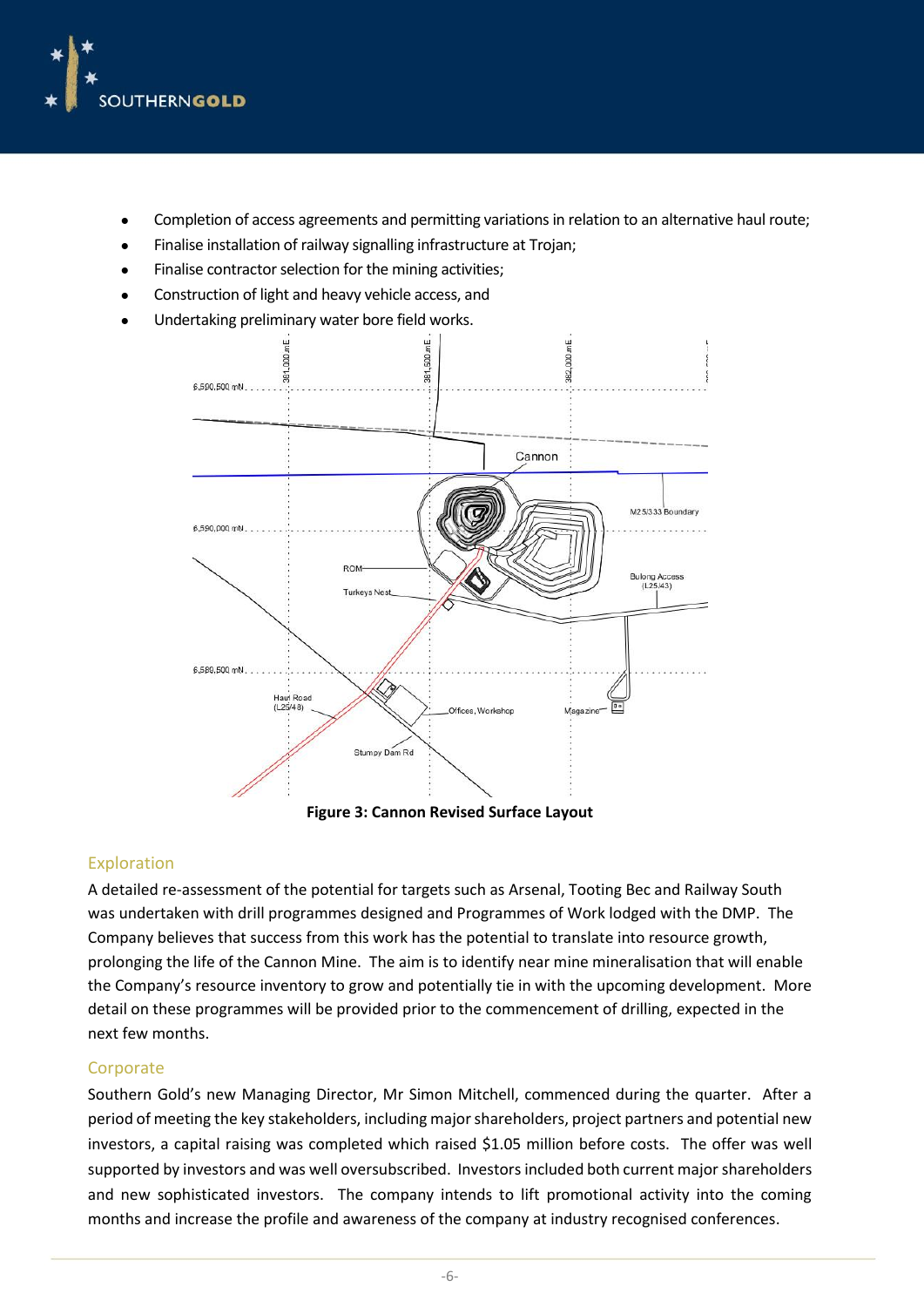

#### **CONTACT**

For further information contact: Simon Mitchell **Managing Director**

| <b>PO Box 255</b> | Ph: 08 8368 8888        |
|-------------------|-------------------------|
| Kent Town 5071    | Fx: 08 8363 0697        |
| South Australia   | www.southerngold.com.au |

#### Recent ASX releases relevant to In this release

Prefeasibility Study Results, 28 August 2013 Optimisation Study Results, 13 February 2014 Cannon Gold Resource – Grade Control Drilling Affirms Current Resource Model, 10 March 2015 Oversubscribed Private Placement raises \$1.05 million, 18 March 2015 Cannon Mine Pre Development Update, 27 April 2015

#### Forward-looking statements

Some statements in this release regarding estimates or future events are forward looking statements. These may include, without limitation:

- Estimates of future cash flows, the sensitivity of cash flows to metal prices and foreign exchange rate movements;
- Estimates of future metal production; and
- Estimates of the resource base and statements regarding future exploration results.

Such forward looking statements are based on a number of estimates and assumptions made by the Company and its consultants in light of experience, current conditions and expectations of future developments which the Company believes are appropriate in the current circumstances. Such statements are expressed in good faith and believed to have a reasonable basis. However the estimates are subject to known and unknown risks and uncertainties that could cause actual results to differ materially from estimated results.

All reasonable efforts have been made to provide accurate information, but the Company does not undertake any obligation to release publicly any revisions to any "forward-looking statement" to reflect events or circumstances after the date of this presentation, except as me be required under applicable laws. Recipients should make their own enquiries in relation to any investment decisions from a licensed investment advisor.

#### Competent Person's Statements

The information in this report that relates to Exploration Results has been compiled under the supervision of Mr. Ian Blucher (MAusIMM). Mr Blucher, who is a full time employees of Southern Gold Limited and a Member of the Australian Institute of Mining and Metallurgy, has sufficient experience which is relevant to the style of mineralisation and type of deposit under consideration and to the activity he has undertaken to qualify as a Competent Person as defined in the 2012 Edition of the Australasian Code for the Reporting of Mineral Resources and Ore Reserves. Mr Blucher consents to the inclusion in this report of the matters based on the information in the form and context in which it appears.

The information in this report that relates to Cannon Mineral Resources is based on information compiled by Mr Ian Blucher (MAusIMM). Mr Blucher is a full time employee of Southern Gold Limited and has sufficient experience that is relevant to the style of mineralisation, type of deposit under consideration and to the activity being undertaken to qualify as a Competent Person as defined in the 2012 Australasian Code for Reporting of Exploration Results, Mineral Resources and Ore Reserves" (JORC, 2012). Mr Blucher consents to the inclusion in this report of the matters based on the information in the form and context in which it appears.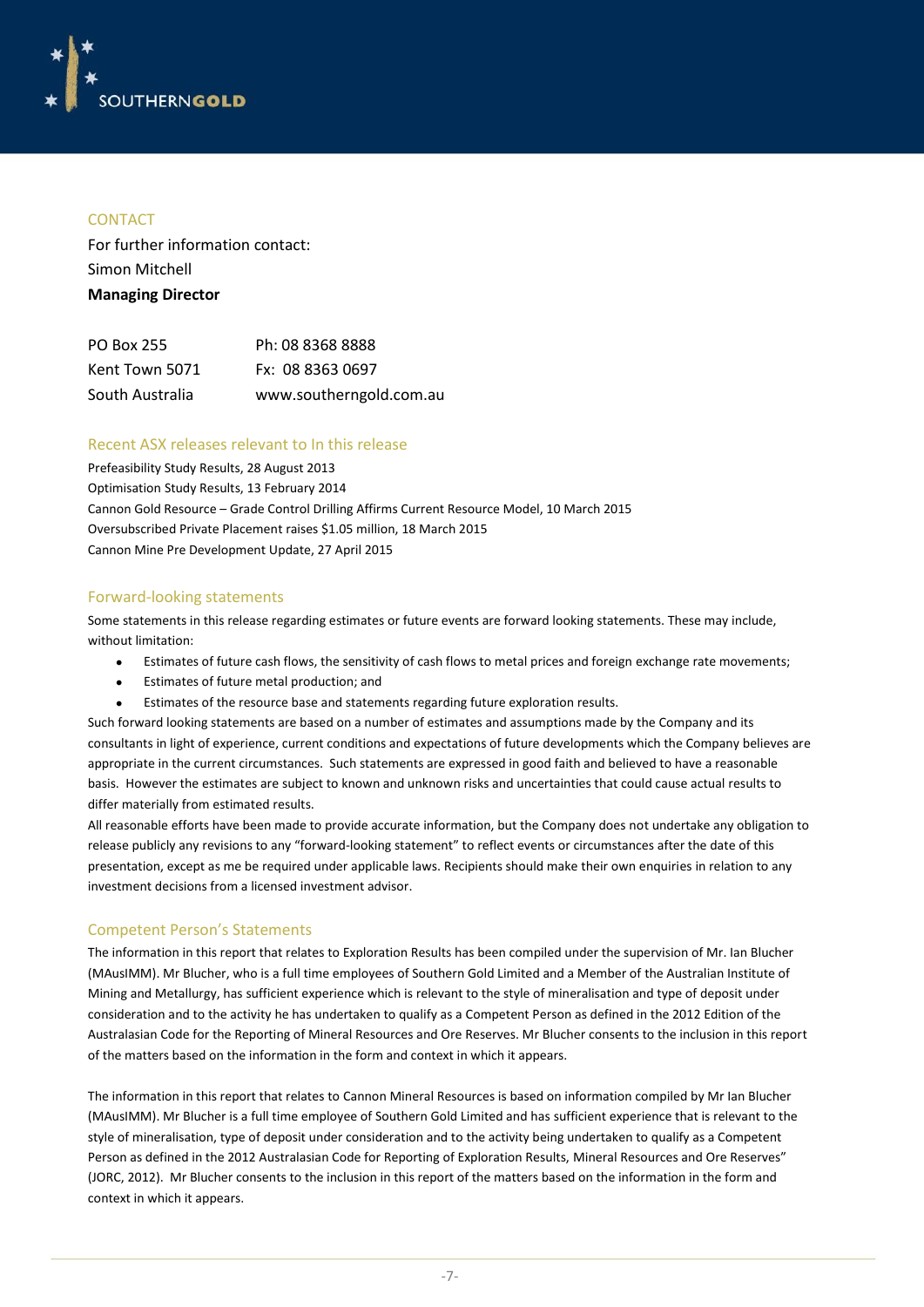*Rule 5.3*

# **Appendix 5B**

## **Mining exploration entity quarterly report**

Introduced 1/7/96. Origin: Appendix 8. Amended 1/7/97, 1/7/98

#### Name of entity

SOUTHERN GOLD LIMITED

ACN 107 424 519 2015

ACN or ARBN **ACN** or ARBN **ACN** Ouarter ended ("current quarter")

## **Consolidated statement of cash flows**

|                                            |                                                               |                                                       | Current quarter | Year to Date   |
|--------------------------------------------|---------------------------------------------------------------|-------------------------------------------------------|-----------------|----------------|
| Cash flows related to operating activities |                                                               |                                                       | \$A'000         | \$A'000        |
|                                            |                                                               |                                                       |                 |                |
| 1.1                                        | Receipts from product sales and related debtors               |                                                       | $\mathbf 0$     | $\overline{0}$ |
|                                            |                                                               |                                                       |                 |                |
| 1.2                                        | Payments for<br>(a) exploration and evaluation*               |                                                       | (266)           | (836)          |
|                                            |                                                               | (b) development                                       | (2)             | (20)           |
|                                            |                                                               | (c) production                                        | $\theta$        | $\Omega$       |
|                                            |                                                               | (d) administration                                    | (263)           | (593)          |
| 1.3                                        | Dividends received                                            |                                                       | $\theta$        | 0              |
| 1.4                                        |                                                               | Interest and other items of a similar nature received | 2               | 8              |
| 1.5                                        | Interest and other costs of finance paid                      |                                                       | 0               | $\theta$       |
| 1.6                                        | Income taxes paid                                             |                                                       | $\mathbf 0$     | 0              |
| 1.7                                        | Other                                                         |                                                       | 1               | 7              |
|                                            | * net of JV reimbursement of expenses                         |                                                       |                 |                |
|                                            | <b>Net Operating Cash Flows</b>                               |                                                       | (528)           | (1434)         |
|                                            |                                                               |                                                       |                 |                |
|                                            | Cash flows related to investing activities                    |                                                       |                 |                |
| 1.8                                        | Payment for purchases of:                                     | (a)prospects                                          | $\mathbf 0$     | 0              |
|                                            |                                                               | (b) equity investments                                | 0               | $\theta$       |
|                                            |                                                               | (c) other fixed assets                                | 0               | 0              |
| 1.9                                        | Proceeds from sale of:                                        | (a)prospects                                          | 0               | 0              |
|                                            |                                                               | (b) equity investments                                | 0               | 0              |
|                                            |                                                               | (c) other fixed assets                                | 0               | $\theta$       |
| 1.10                                       | Loans to other entities                                       |                                                       | 0               | 0              |
| 1.11                                       | Loans repaid by other entities                                |                                                       | $\Omega$        | $\Omega$       |
| 1.12                                       |                                                               | Other - contribution received from Mekong Minerals    | 92              | 363            |
|                                            | Net investing cash flows                                      |                                                       | 92              | 363            |
| 1.13                                       | Total operating and investing cash flows (carried<br>forward) |                                                       | (436)           | (1071)         |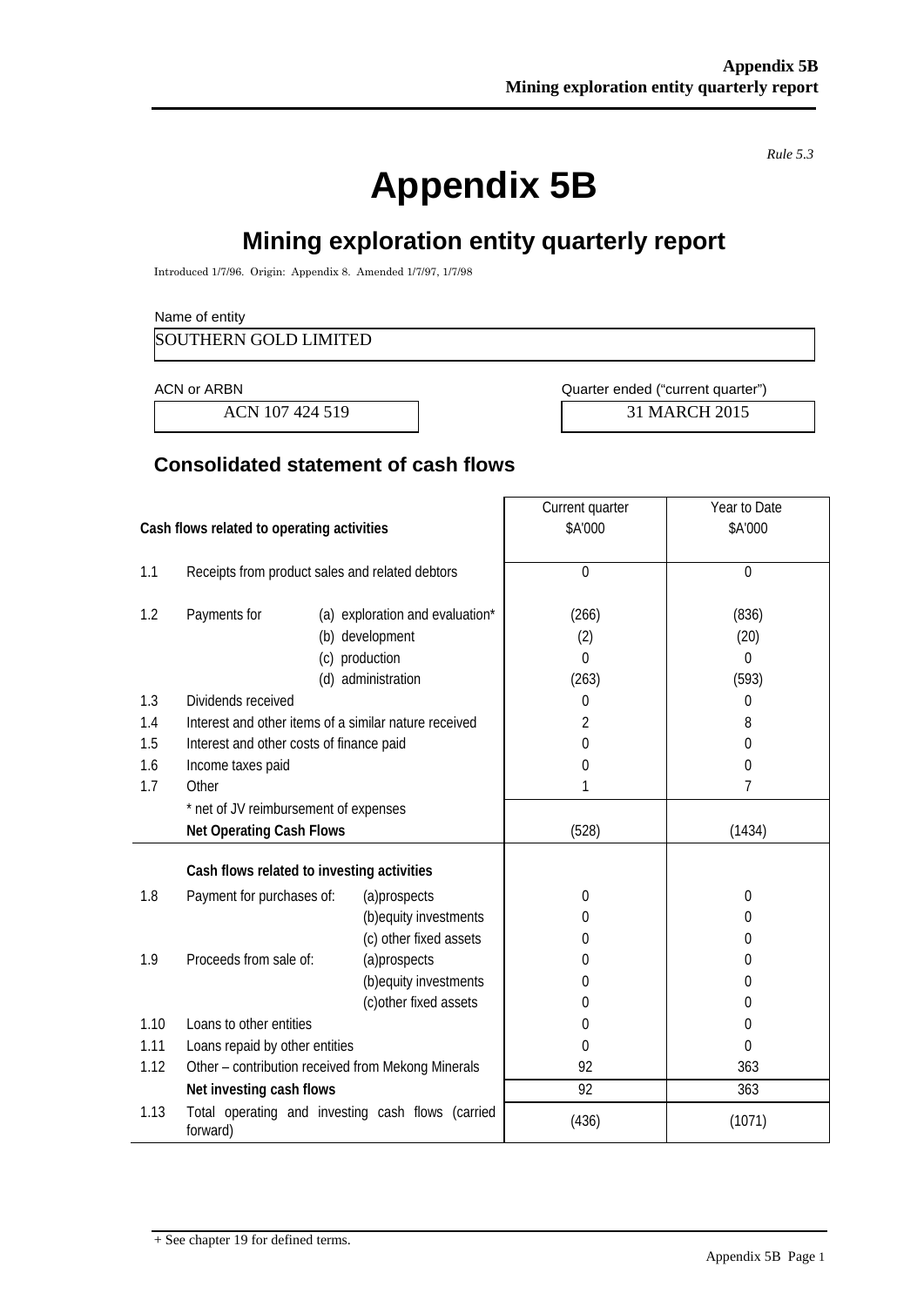| 1.13 | Total operating and investing cash flows (brought<br>forward) | (436)       | (1071) |
|------|---------------------------------------------------------------|-------------|--------|
|      | Cash flows related to financing activities                    |             |        |
| 1.14 | Proceeds from issues of shares, options, etc.                 | 1014        | 1302   |
| 1.15 | Proceeds from sale of forfeited shares                        | $\mathbf 0$ | 0      |
| 1.16 | Proceeds from borrowings                                      | $\Omega$    | 500    |
| 1.17 | Repayment of borrowings                                       | $\Omega$    | 0      |
| 1.18 | Dividends paid                                                | $\Omega$    | 0      |
| 1.19 | Other - prospectus issue costs (placement)                    | $\Omega$    | 0      |
|      | Net financing cash flows                                      | 1014        | 1802   |
|      | Net increase (decrease) in cash held                          | 578         | 731    |
| 1.20 | Cash at beginning of quarter/year to date                     | 629         | 476    |
| 1.21 | Exchange rate adjustments to item 1.20                        |             |        |
| 1.22 | Cash at end of quarter                                        | 1207        | 1207   |

### **Payments to directors of the entity and associates of the directors Payments to related entities of the entity and associates of the related entities** Current quarter

\$A'000

|      |                                                                  | \$A'00 |
|------|------------------------------------------------------------------|--------|
| 1.23 | Aggregate amount of payments to the parties included in item 1.2 |        |
|      |                                                                  |        |
| 1.24 | Aggregate amount of loans to the parties included in item 1.10   |        |

1.25 Explanation necessary for an understanding of the transactions The amount at 1.23 comprises salaries, director fees and consulting fees paid to directors or related corporations of directors of the Company during the Quarter.

# **Non-cash financing and investing activities**<br>2.1 Details of financing and investing transactions which have had a

Details of financing and investing transactions which have had a material effect on consolidated assets and liabilities but did not involve cash flows

None

2.2 Details of outlays made by other entities to establish or increase their share in projects in which the reporting entity has an interest

Mekong Minerals \$92,000 at item 1.12

<sup>+</sup> See chapter 19 for defined terms.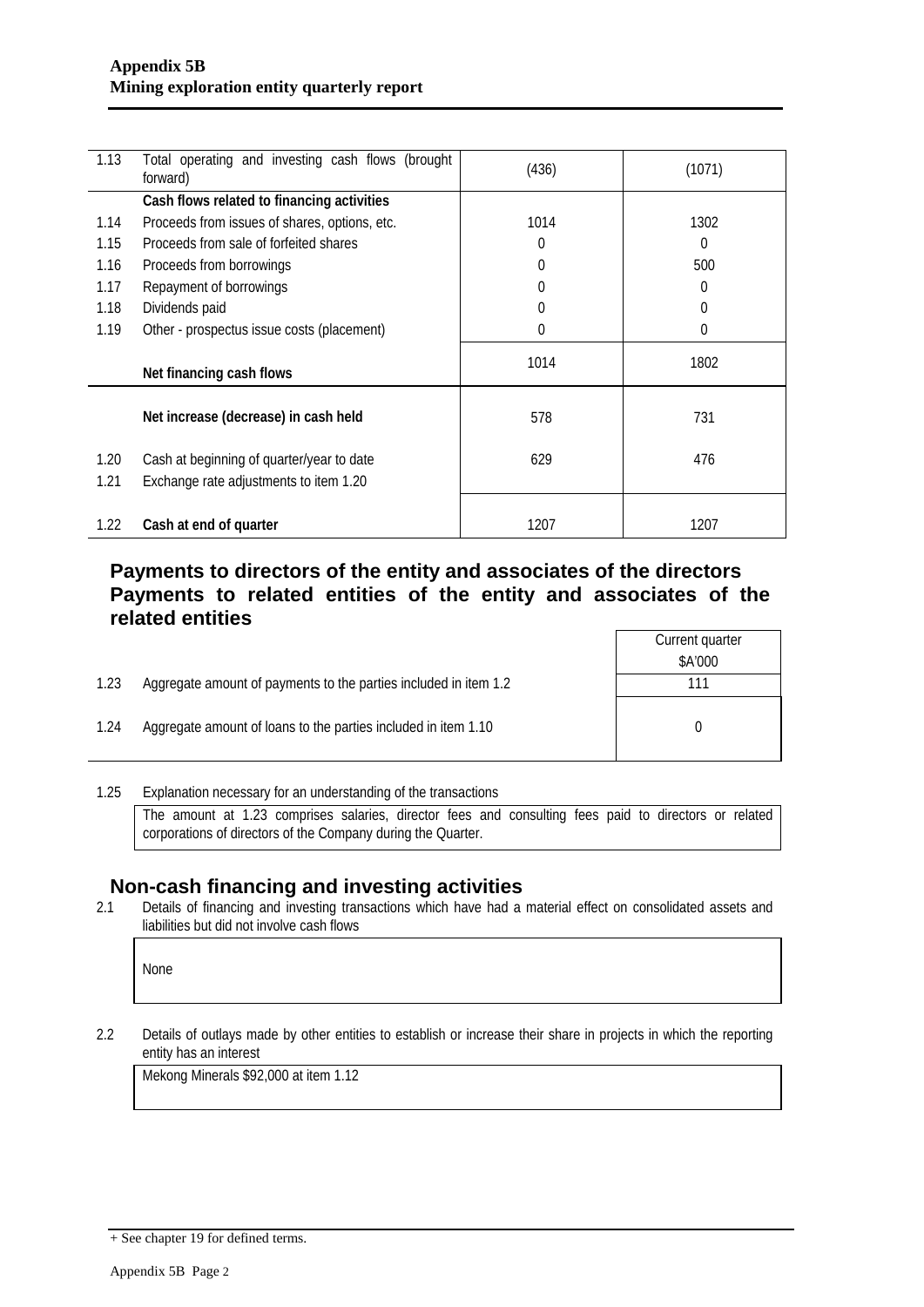## **Financing facilities available**

*Add notes as necessary for an understanding of the position.*

|     |                             | Amount available | Amount used |
|-----|-----------------------------|------------------|-------------|
|     |                             | \$A'000          | \$A'000     |
| 3.1 | Loan facilities             | 500              | 500         |
| 3.2 | Credit standby arrangements | Nil              | Nil         |

## **Estimated cash outflows for next quarter**

|     | Loundred basil batholis for float quarter |         |  |  |  |  |
|-----|-------------------------------------------|---------|--|--|--|--|
|     |                                           | \$A'000 |  |  |  |  |
| 4.1 | Exploration and evaluation                | 192     |  |  |  |  |
|     |                                           |         |  |  |  |  |
| 4.2 | Development                               | 192     |  |  |  |  |
|     |                                           |         |  |  |  |  |
| 4.3 | Production                                | -       |  |  |  |  |
|     |                                           |         |  |  |  |  |
| 4.4 | Administration                            | 150     |  |  |  |  |
|     |                                           |         |  |  |  |  |
|     |                                           | 534     |  |  |  |  |
|     | Total                                     |         |  |  |  |  |

## **Reconciliation of cash**

| Reconciliation of cash at the end of the quarter (as shown in<br>the consolidated statement of cash flows) to the related items<br>in the accounts is as follows. |                                           | Current quarter<br>\$A'000 | Previous quarter<br>\$A'000 |
|-------------------------------------------------------------------------------------------------------------------------------------------------------------------|-------------------------------------------|----------------------------|-----------------------------|
| 5.1                                                                                                                                                               | Cash on hand and at bank                  | 21                         | 28                          |
| 5.2                                                                                                                                                               | Deposits at call                          | 1186                       | 601                         |
| 5.3                                                                                                                                                               | Bank overdraft                            |                            |                             |
| 5.4                                                                                                                                                               | Other (provide details)                   |                            |                             |
|                                                                                                                                                                   | Total: cash at end of quarter (item 1.22) | 1207                       | 629                         |

### **Changes in interests in mining tenements**

|     |                                                                  | Tenement reference | Nature of interest<br>(note (2)) | Interest at<br>beginning<br>of quarter | Interest at<br>end of<br>quarter |
|-----|------------------------------------------------------------------|--------------------|----------------------------------|----------------------------------------|----------------------------------|
| 6.1 | Interests in mining tenements<br>relinquished, reduced or lapsed |                    |                                  |                                        |                                  |
|     |                                                                  |                    |                                  |                                        |                                  |
|     |                                                                  |                    |                                  |                                        |                                  |
|     |                                                                  |                    |                                  |                                        |                                  |
|     |                                                                  |                    |                                  |                                        |                                  |
|     |                                                                  |                    |                                  |                                        |                                  |
|     |                                                                  |                    |                                  |                                        |                                  |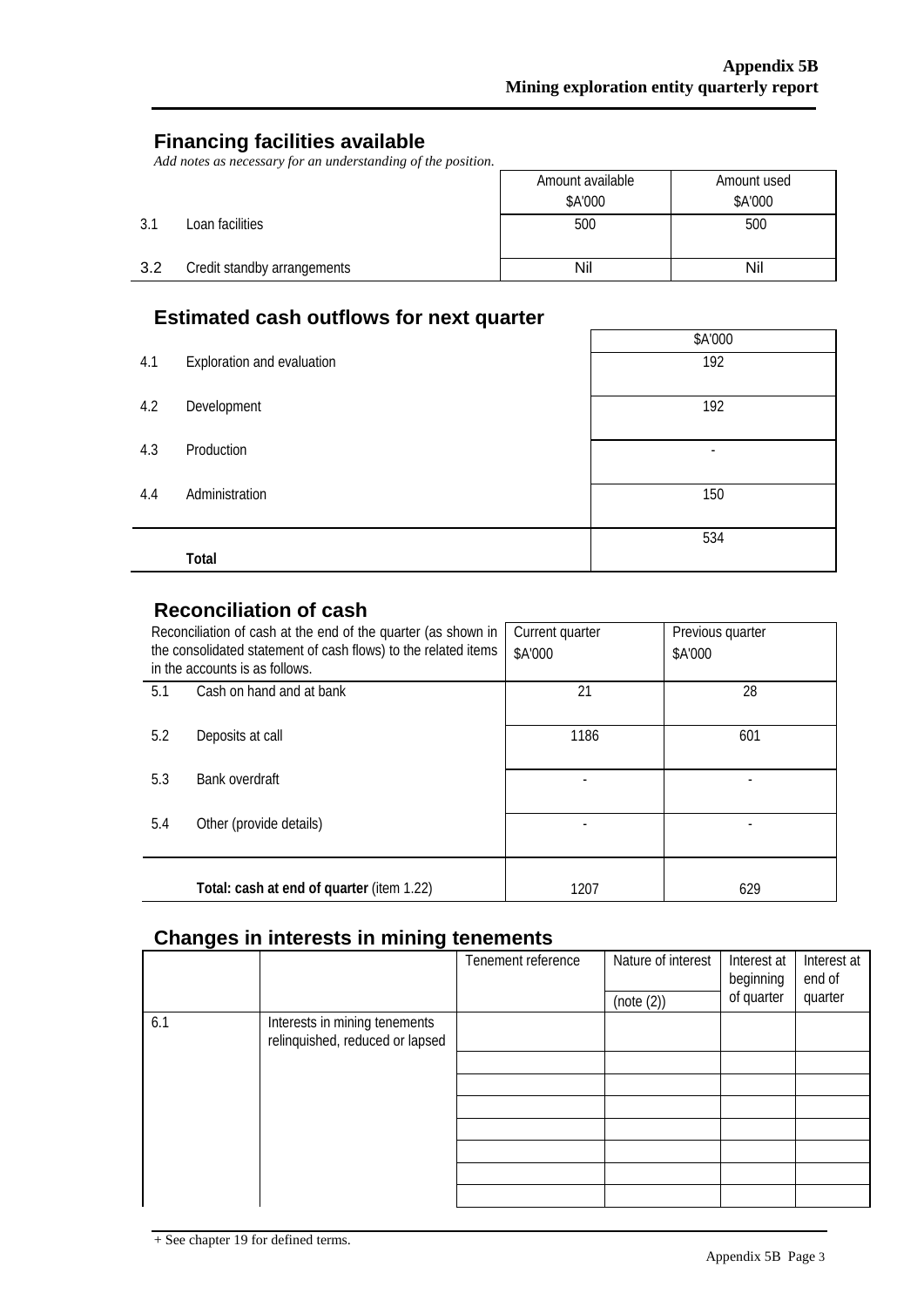|  | Interests in mining tenements |  |  |
|--|-------------------------------|--|--|
|  | acquired or increased         |  |  |
|  |                               |  |  |
|  |                               |  |  |

## **Issued and quoted securities at end of current quarter**

*Description includes rate of interest and any redemption or conversion rights together with prices and dates.*

|      |                                                 | Total number            | Number<br>quoted | Issue price per<br>security (see<br>note 3) (cents) | Amount paid up per<br>security (see note 3)<br>(cents) |
|------|-------------------------------------------------|-------------------------|------------------|-----------------------------------------------------|--------------------------------------------------------|
| 7.1  | Preference +securities<br>(description)         |                         |                  |                                                     |                                                        |
|      |                                                 | Nil                     |                  |                                                     |                                                        |
| 7.2  | Changes during quarter<br>(a) Increases through |                         |                  |                                                     |                                                        |
|      | issues                                          |                         |                  |                                                     |                                                        |
|      | (b) Decreases through                           |                         |                  |                                                     |                                                        |
|      | returns of capital, buy-                        |                         |                  |                                                     |                                                        |
|      | backs, redemptions                              |                         |                  |                                                     |                                                        |
| 7.3  | +Ordinary securities                            | 527,624,224             | 527,624,224      | N/A                                                 | <b>Fully Paid</b>                                      |
| 7.4  | Changes during quarter                          |                         |                  |                                                     |                                                        |
|      | (a) Increases through<br>issues                 | 105,000,000             | 105,000,000      | 1.0                                                 | <b>Fully Paid</b>                                      |
|      | (b) Decreases through                           |                         |                  |                                                     |                                                        |
|      | securities matured,                             |                         |                  |                                                     |                                                        |
|      | converted                                       |                         |                  |                                                     |                                                        |
| 7.5  | +Convertible debt                               |                         |                  |                                                     |                                                        |
|      | securities (description)                        | Nil                     |                  |                                                     |                                                        |
| 7.6  | Changes during quarter                          |                         |                  |                                                     |                                                        |
|      | (a) Increases through<br>issues                 |                         |                  |                                                     |                                                        |
|      | (b) Decreases througfh                          |                         |                  |                                                     |                                                        |
|      | securities matured,                             |                         |                  |                                                     |                                                        |
|      | converted                                       |                         |                  |                                                     |                                                        |
| 7.7  | Options                                         |                         |                  | <b>Exercise Price</b>                               | <b>Expiry Date</b>                                     |
|      | (description and<br>conversion factor)          | 1,000,000               |                  | 10.5                                                | 1 December 2015<br>15 October 2017                     |
|      |                                                 | 1,930,000<br>18,333,322 | 18,333,322       | 6<br>1.5                                            | 30 November 2015                                       |
|      |                                                 | 6,000,000               |                  | 2.5                                                 | 30 November 2019                                       |
| 7.8  | Issued during quarter                           | Nil                     |                  |                                                     |                                                        |
|      |                                                 |                         |                  |                                                     |                                                        |
| 7.9  | <b>Exercised during quarter</b>                 | Nil                     |                  |                                                     |                                                        |
| 7.10 | Expired during quarter                          | Nil                     |                  |                                                     |                                                        |
|      | Cancelled during quarter                        | Nil                     |                  |                                                     |                                                        |
| 7.11 | <b>Debentures</b>                               |                         |                  |                                                     |                                                        |
|      | (totals only)                                   | Nil                     |                  |                                                     |                                                        |
| 7.12 | Unsecured notes (totals)                        | Nil                     |                  |                                                     |                                                        |

<sup>+</sup> See chapter 19 for defined terms.